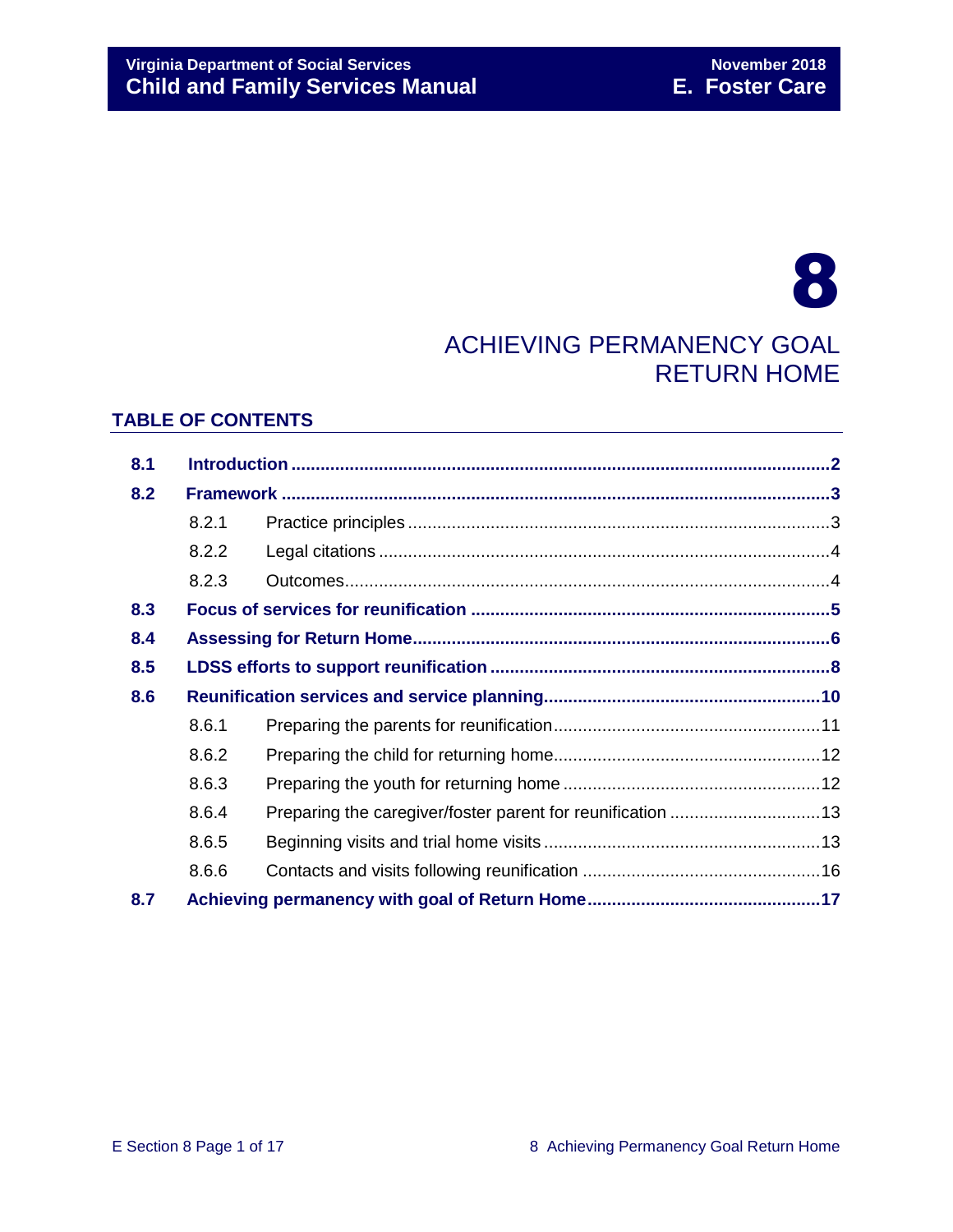# 8 ACHIEVING PERMANENCY GOAL RETURN HOME

# <span id="page-1-0"></span>**8.1 Introduction**

Return Home shall be the primary goal for all children in foster care. Permanency is achieved under this goal by returning the child and transferring legal custody to the birth parent(s) (*regardless of the circumstances at the time of removal*) or prior custodians when it can be safely accomplished. Reunification is the planned process of safely reconnecting children to their families and their communities. The service worker shall make reasonable efforts to return the child to his parents or prior custodians within the shortest practicable time (§ [16.1-281 B\)](http://law.lis.virginia.gov/vacode/16.1-281/).

While the service worker works to reunify the child with the family, the service worker should develop a concurrent permanency plan of adoption or transfer of custody to a relative at the same time. Pursuing concurrent, rather than sequential, permanency options leads to more timely permanency decisions for the child.

Any and all necessary services are provided to implement this goal until:

- The family has stabilized, the child is returned home, and the court case is dismissed; or
- The worker has documented that the conditions that necessitated the original removal have not been corrected although sufficient time and services have been provided, and another permanency goal is approved.

Exceptions to return/reunification as the initial permanency goal are:

- Voluntary relinquishment of parental rights by all parents (natural, legal, putative, and alleged);
- A petition for termination of parental rights has been filed on the parent(s); or
- The court has found that reasonable efforts to reunite are not required.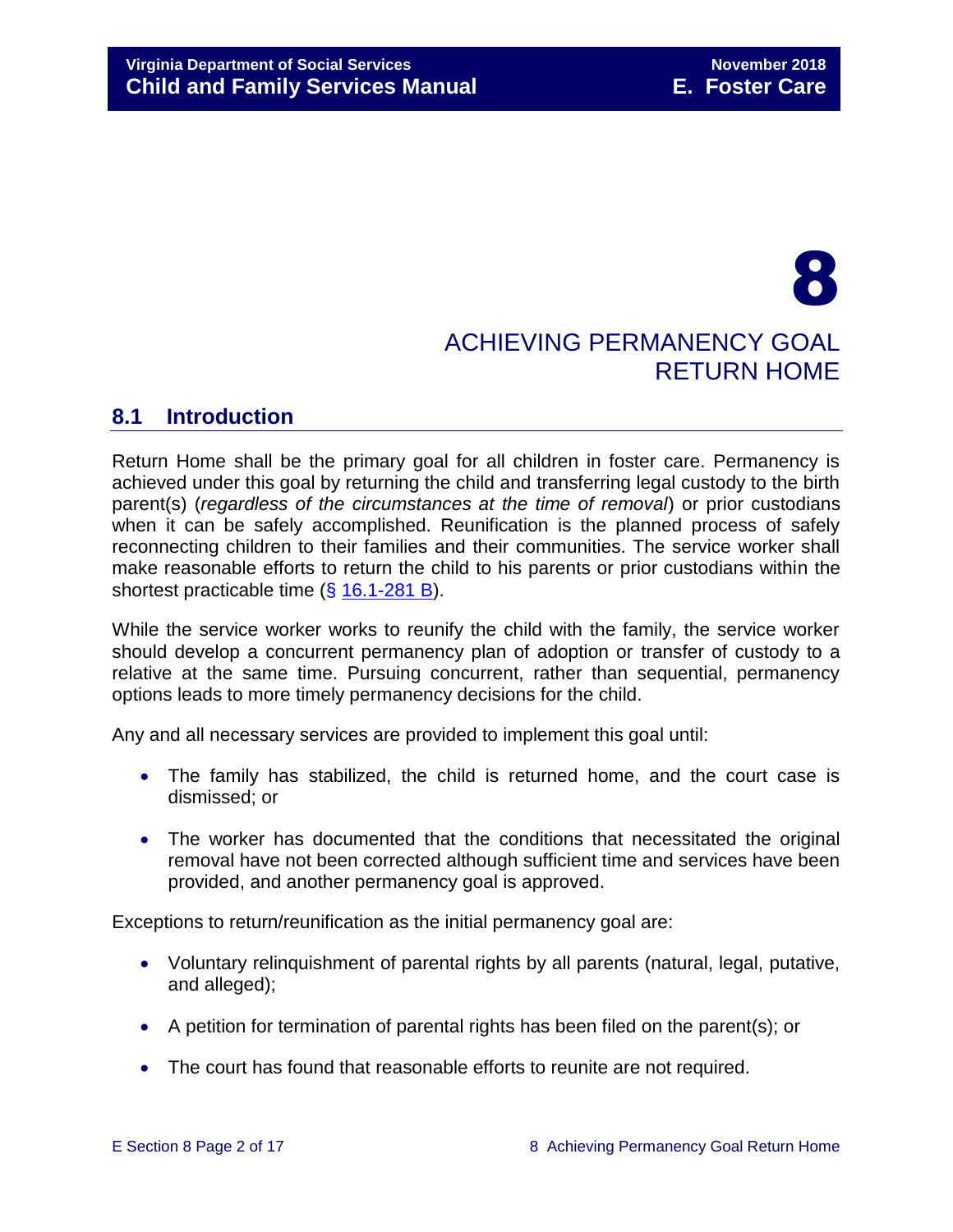## <span id="page-2-0"></span>**8.2 Framework**

LDSS shall meet federal and state legal requirements and should use sound practice principles to achieve desired outcomes and to guide decision making in achieving the permanency goal of return home for the child.

## <span id="page-2-1"></span>**8.2.1 Practice principles**

Four fundamental principles in Virginia's Children's Services System Practice Model provide the philosophical basis and guide practice for decision making in selecting permanency goals.

## **First, we believe that all children and communities deserve to be safe.**

- Safety comes first. Every child has the right to live in a safe home, attend a safe school, and live in a safe community. Ensuring safety requires a collaborative effort among family, agency staff, and the community
- Participation of parents, children, extended family, and community stakeholders is a necessary component in assuring safety.

## **Second, we believe in family, child, and youth-driven practice.**

- Children and families will be treated with dignity and respect. The voices of children, youth, and parents are heard, valued, and considered in the decision making regarding safety, permanency, and well-being, as well as in service and educational planning and in placement decisions.
- Each individual's right to self-determination will be respected within the limits of established community standards and laws.
- Family members are the experts about their own families. It is our responsibility to understand children, youth, and families within the context of their own family rules, traditions, history, and culture.
- We engage families in a deliberate manner. Through collaboration with families, we develop and implement creative, individual solutions that build on their strengths to meet their needs. Engagement is the primary door through which we help youth and families make positive changes.

## **Third, we believe that children do best when raised in families.**

- Children should be reared by their families whenever possible.
- Keeping children and families together and preventing entry into any type of out of home placement is the best possible use of resources.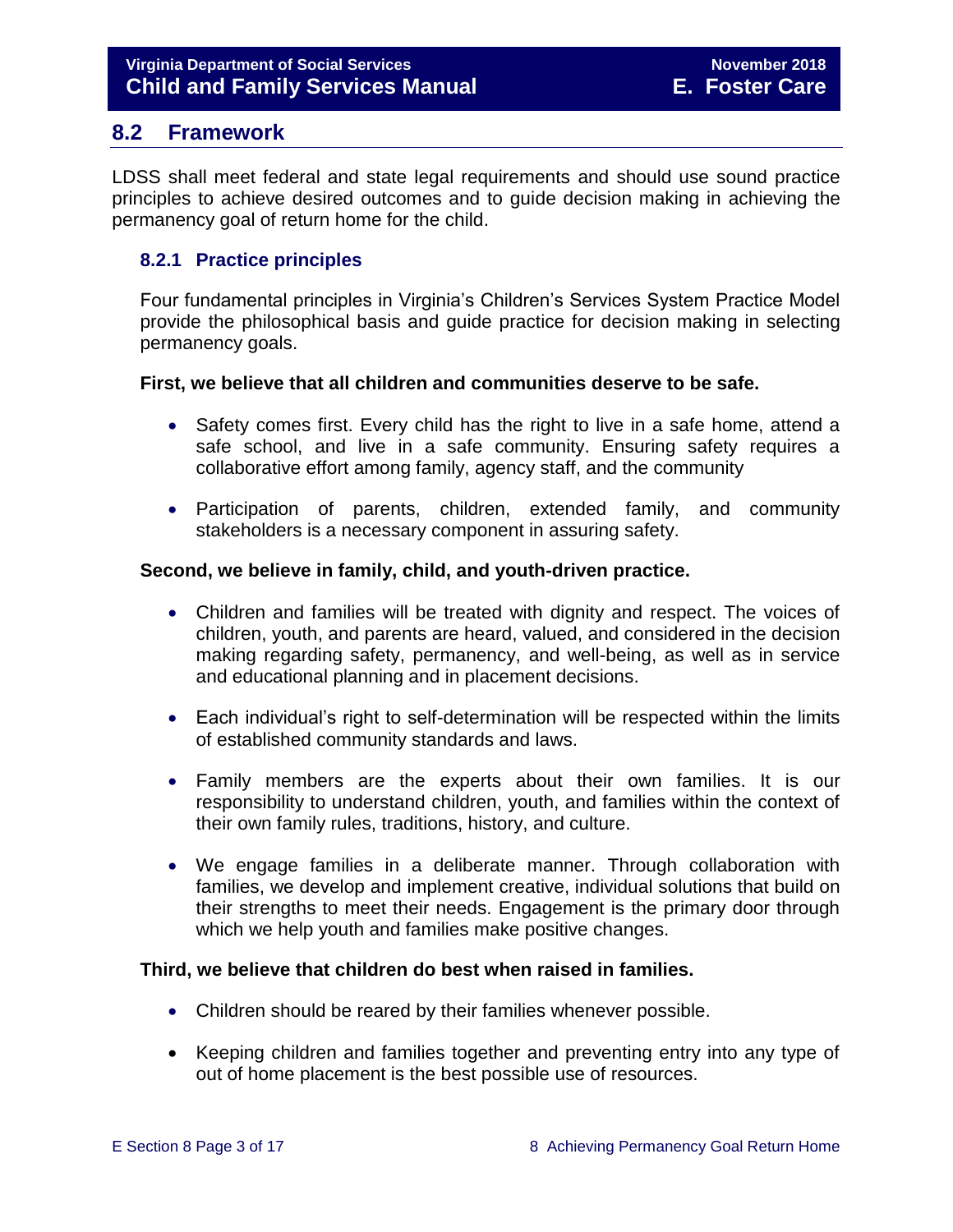- Children are best served when we provide their families with the supports necessary to raise them safely. Services to preserve the family unit and prevent family disruption are family-focused, child- centered, and communitybased.
- People can and do make positive changes. The past does not necessarily limit their potential.

## **Fourth, we believe that all children and youth need and deserve a permanent family.**

 Permanency is best achieved through a legal relationship such as parental custody, adoption, kinship care or guardianship. Placement stability is not permanency.

## <span id="page-3-0"></span>**8.2.2 Legal citations**

The legal framework and specific requirements for achieving the permanency goal of Return Home are delineated in federal and state law. See the law for the complete language by clicking on the citation.

- **Provide child welfare services to return children to their families**
	- $\circ$  § [63.2-319](http://law.lis.virginia.gov/vacode/63.2-319/)
	- **Permissible goals in foster care plan** 
		- $\circ$  § [63.2-906](http://law.lis.virginia.gov/vacode/63.2-906/)
- **Child's health and safety paramount concern; plan to return child to birth parents or prior custodians**
	- o [The Adoption and Safe Families Act of 1997;](http://www.nicwa.org/law/asfa/ASFAII.pdf) Public Law 105-89
	- $\circ$  § [16.1-281](http://law.lis.virginia.gov/vacode/16.1-281/)
	- **Petition to achieve the permanency goal** 
		- $\circ$  § [16.1-282.1](http://law.lis.virginia.gov/vacode/16.1-282.1/)

#### <span id="page-3-1"></span>**8.2.3 Outcomes**

LDSS shall strive to achieve the following permanency outcomes required in the federal Child and Family Services Review:

#### **Outcome 1: Children have permanency and stability in their living situation.**

More children leave foster care and achieve permanency.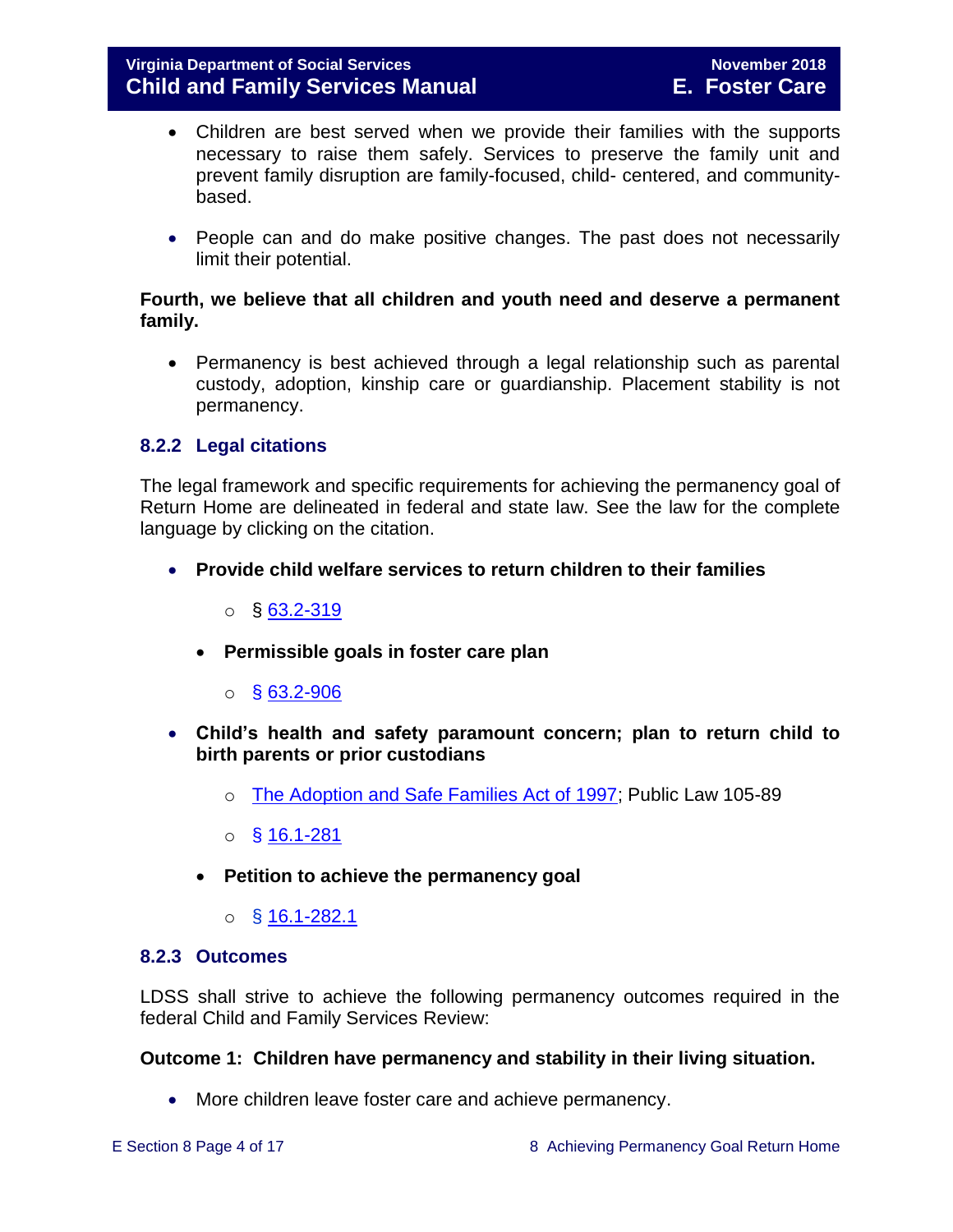- More children are reunified with their family.
- Children achieve permanency with increased timeliness.
- Children achieve permanency with shorter lengths of stay in foster care.
- Fewer children re-enter foster care.

## <span id="page-4-0"></span>**8.3 Focus of services for reunification**

All services are intended to support the family's ability to safely and in a timely fashion have their child returned home and resume legal custody of the child. Service workers shall:

- Provide services immediately and based on a comprehensive child and family assessment with the child and family to alleviate the conditions that brought the child into foster care.
- *Provide services to both parents, regardless of the circumstances at the time of removal.*
- Monitor implementation of the services outlined in the foster care plan, modifying or changing the plan as needed. Discuss the services with the family regularly to ensure understanding, cooperation, and progress. The discussion will also provide an ongoing and continuing evaluation of the child's and family's needs and capabilities throughout service provision. When risk to the child is relevant, assess risk on an ongoing basis.
- Facilitate involvement of family members through Family Partnership Meetings (FPM) when needed, through regular and frequent visitation with the child, and shared decision making on behalf of the child.
- Arrange visitation with the family immediately upon the child's entry into care unless disallowed by court order. The initial visit should occur **within five (5) days** of placement and subsequent visits should be as often as possible in order to build and maintain the parent-child relationship. *In some cases, visitation may serve to build a relationship if one parent had little or no involvement with the child prior to the removal.* Visitation should occur at least weekly.
- Develop a visitation or communication plan between siblings **within five (5) days** of placement if they are placed separately. The visitation or communication plan should address who is responsible for ensuring the visitation or communication occurs and limitations on the visit or communication. Visits or communications should include face-to-face visits, telephone calls, email correspondence, and any other form of communication available to the children. The visitation plan should include twice monthly contact at a minimum.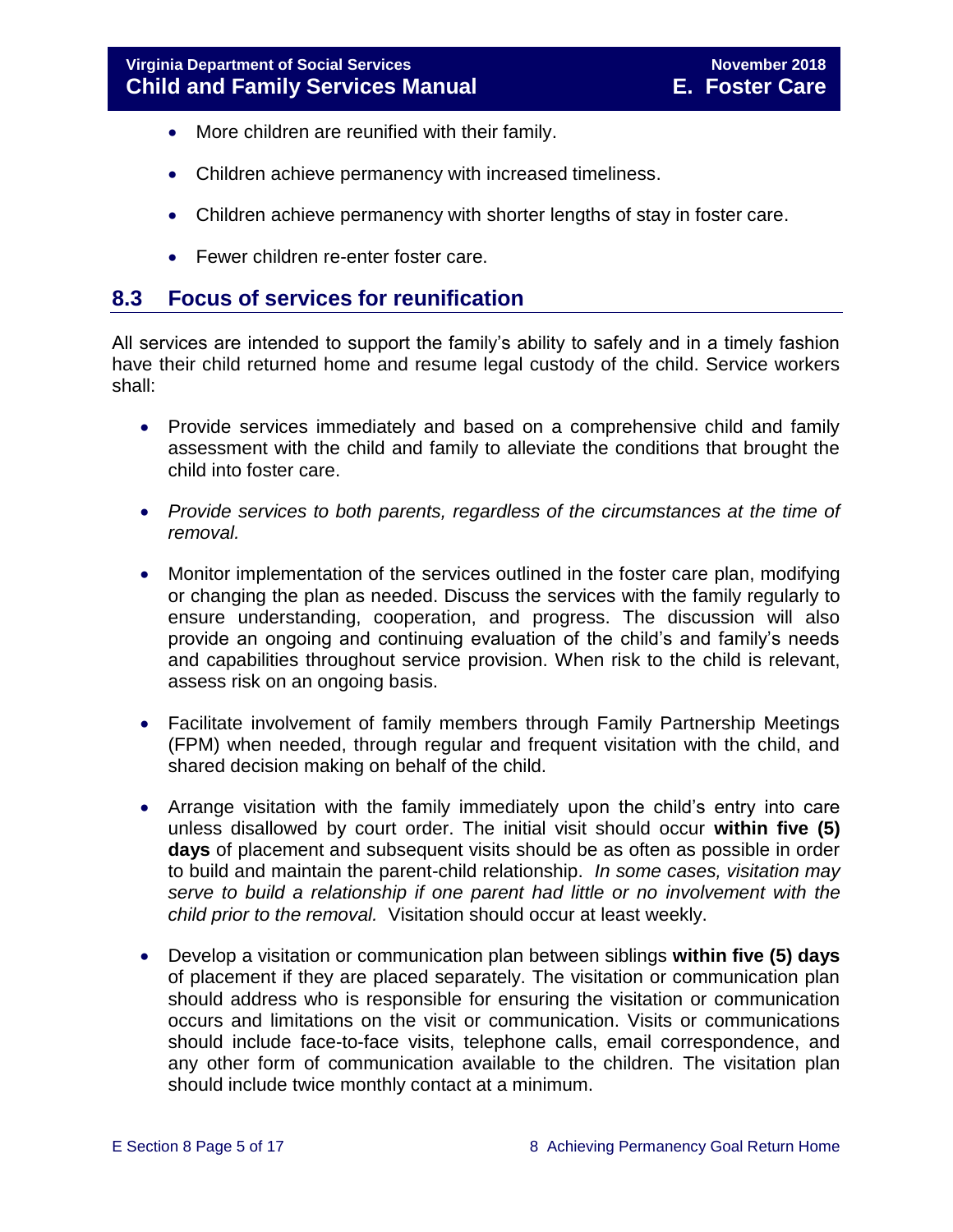- Maintain contact between the child and the parent(s) or prior custodians who are incarcerated or in a treatment program, unless the court has restricted contact.
- Obtain a court order approving any restrictions or termination of visitation.
- Provide services to meet the needs of the child in fully approved and, when required, licensed settings until the child is returned home.
- Involve private service providers in meetings, progress reviews, case planning, FPMs and other meetings to determine the child's and family's progress and ongoing need for services.
- Maintain regular contact with private service providers to determine the appropriateness of services delivered by the provider.
- During trial home visits and upon initial return home prior to transfer of legal custody to the parents, provide appropriate support services for the child and family to prevent the child from returning to care.

# <span id="page-5-0"></span>**8.4 Assessing for Return Home**

The assessment process is a crucial element in permanency planning. When deciding whether to recommend to a court that children in placement should be returned home to their parents' care, the LDSS should convene a FPM (see [Section 2.9](file://///Vaultcelerra.co.dss.state.va.us/Workgroup/Family_Services/DFS%20Child%20and%20Family%20Services%20Manual/E.%20Foster%20Care/Foster%20Care%20June%202017/section_2_engaging_the_child_family_and_significant_adults.draft.docx) of this chapter) where team members consider whether:

- The parents have made reasonable progress in correcting the conditions that led to the removal of their children from the home.
- The parents have achieved the outcomes of the foster care plan in such a manner that the conditions determined essential to the child's safety and wellbeing have been met.
- The family is ready to be reunified.

A FPM should be scheduled when the risk level is reduced and parental progress and ability to protect and provide safety for the child is recognized. The team determines if the child can safely return to his or her own family and a reunification meeting should be held before overnight visits begin. Meetings shall be scheduled at a time and place where parents and other partners can attend.

The comprehensive child and family assessment process (see [Section 5](file://///Vaultcelerra.co.dss.state.va.us/Workgroup/Family_Services/DFS%20Child%20and%20Family%20Services%20Manual/E.%20Foster%20Care/Foster%20Care%20June%202017/section_5_conducting_child_and_family_assessment.docx) of this chapter) and discussion of reunification should address the following issues:

 What safety issues were identified upon the child's entry into foster care and what changes have been made in the home to decrease ongoing risks to the child's safety? Have any new risks to the child's safety been identified after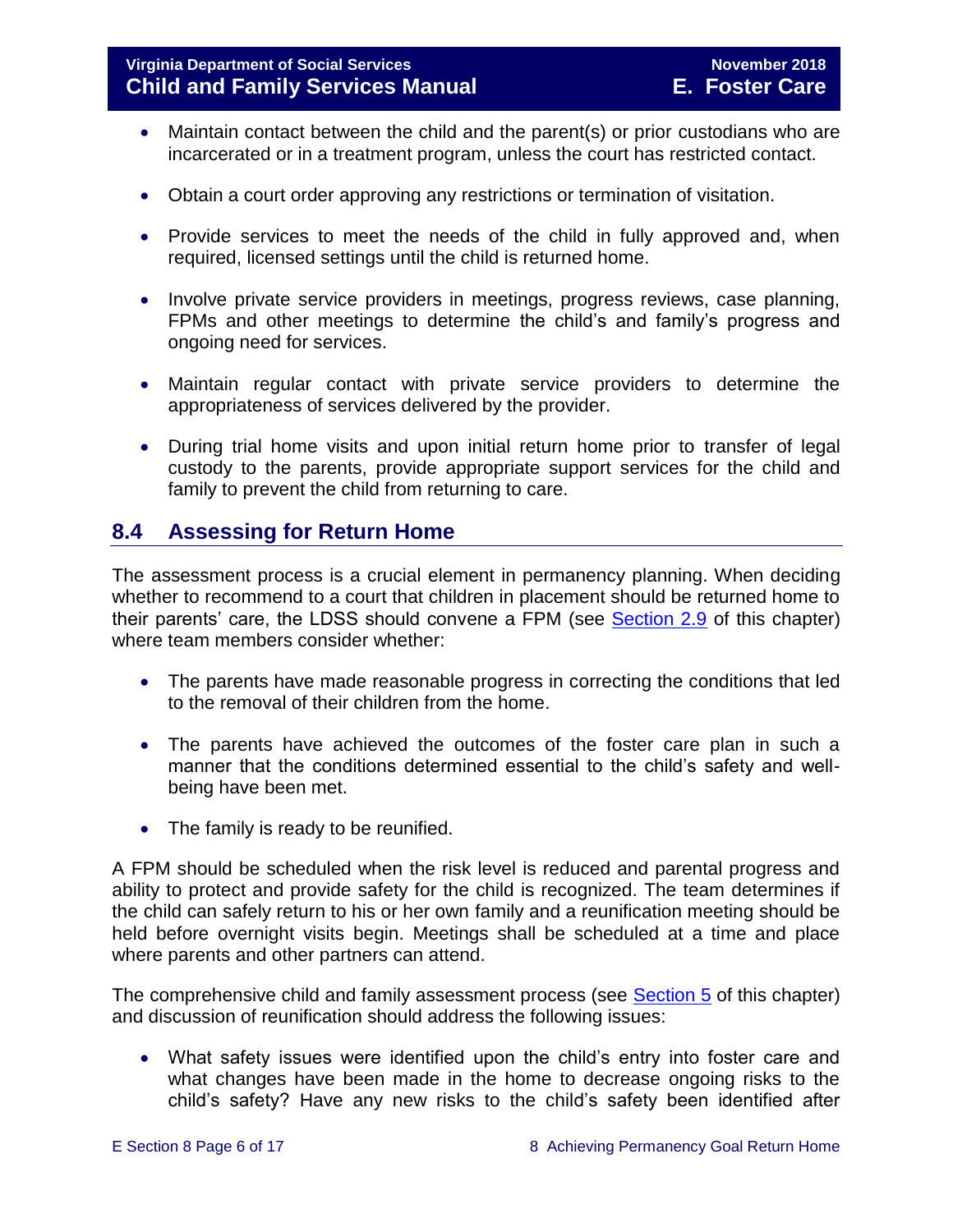removal and how have those risks been addressed? (The LDSS may use a safety assessment tool to assist in determining the safety risks in returning the child home.)

- How has the problem that led to the maltreatment been addressed and resolved?
- How have the parents/prior custodians completed the tasks required of them in their service plan? Were the tasks relevant to the family's problems and risk/safety concerns?
- What are the characteristics, needs, and behaviors of the children returning home? Have the children dealt with feelings about separation and if so, how? How have the parents demonstrated their understanding of and willingness/ability to address their children's ongoing needs?
- Do the parents have their own support system? Will they realistically use this support system, especially in times of crisis? Who does the support system consist of? What role are those individuals willing to assume in order to provide a safety net for the family?
- In what manner will the children be returned home? If the family has more than one child in care, will they all be returned home at the same time or will they be returned in gradual stages to allow for an adjustment period of both children and parents?
- What does the family need before the children return home and does the family need assistance obtaining these services?
- Has visitation between the child and family been successful and increased in length and frequency, with reduced supervision?
- Have arrangements been made to see that the child and family are adequately monitored and supported, both during and after the child is returned home, until the court returns legal custody to the family or prior custodian and the case is closed?
- Is there a service plan/aftercare plan that addresses the health, safety, and wellbeing of the child and family? Do all parties have a copy of the plan, including the court? Does the worker need to request the court order continue supervision once the child is returned home?
- Have criminal background checks been completed on the primary caretakers and all other adults in the home prior to beginning visitation and prior to returning the child home? How do the results of the background check affect the decision about reunification?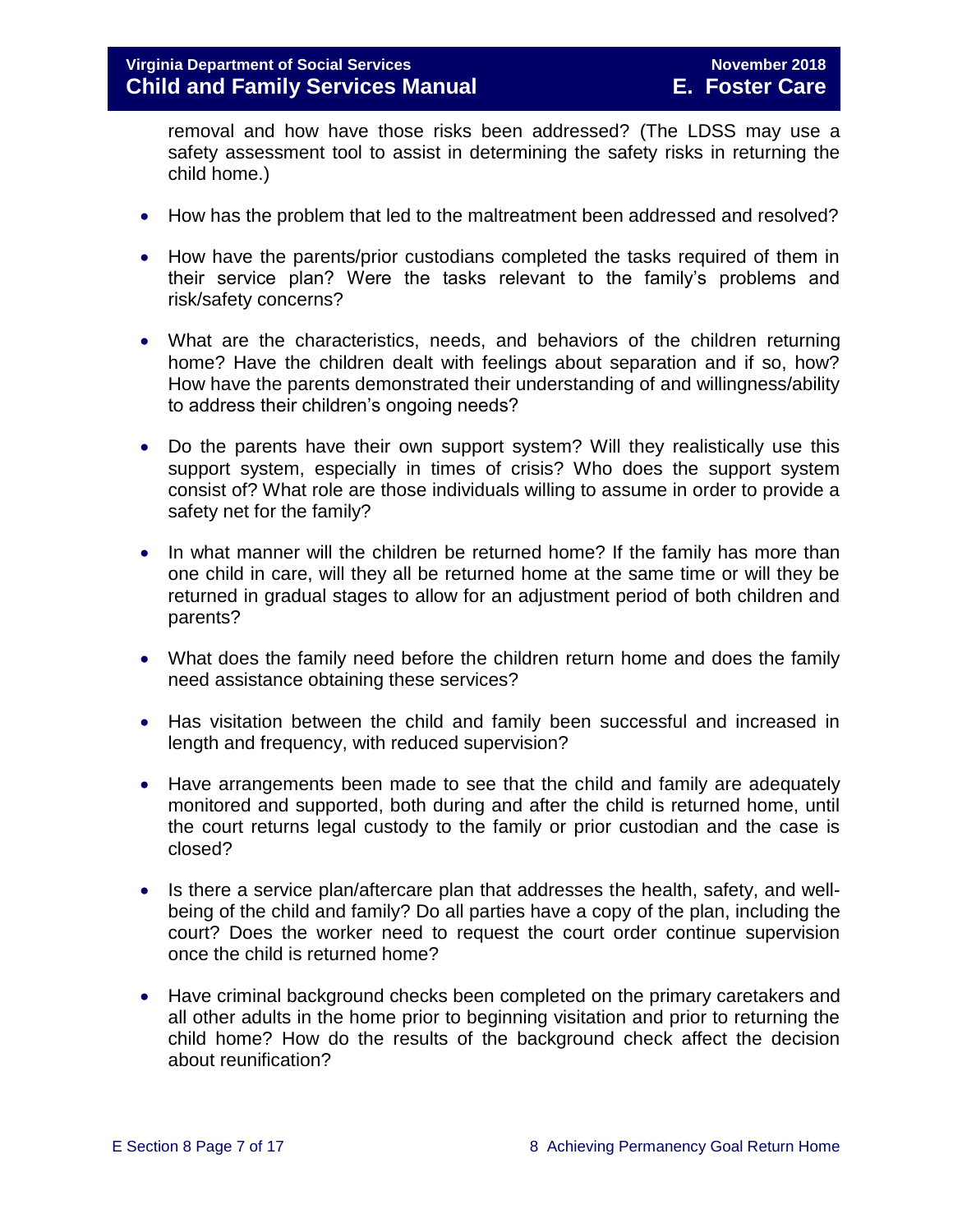## **Virginia Department of Social Services November 2018 Child and Family Services Manual E. Foster Care**

If the individuals involved in the FPM have addressed their perception of the family's readiness for reunification, the role other partners will play in aftercare services and monitoring, and the consensus is that return home can safely be achieved, a target date will be set. Any additional expectations will be discussed and documented as part of the aftercare plan as needed.

# <span id="page-7-0"></span>**8.5 LDSS efforts to support reunification**

Reasonable efforts to support reunification by the LDSS include:

- Diligent efforts to locate and involve relatives, *both maternal and paternal*, and other significant individuals in supporting the goal of reunification were made and are documented.
- Services included in the case plan and provided to the child and family reflect a comprehensive assessment of all needs of the child and family. *This includes the household of both parents, regardless of the circumstances at the time of removal.*
- Services included in the case plan shall be clearly connected to the child and family's needs in order to improve the conditions in the parent's home to facilitate the child's safe return to his own home or if not possible, will facilitate the permanent placement of the child;
- Clear indication exists that the LDSS actively and repeatedly sought input from the child, family, other relatives, and significant individuals in making decisions.
- Clear written documentation exists of how services have been utilized and affected the parents' behavior or skills.
- Actions to facilitate frequent visitation, implement other kinds of contact between the child and parents, siblings, other relatives, and individuals significant to the child occurred and are documented.
- As a result of an ongoing assessment process, additional services needed to make return home possible are documented and were provided.

Reasonable progress on the part of the parents may include:

• Increased capacity to parent and to assure the child's health and safety as demonstrated by regular parent-child visits that meet the goals of the visit, appropriate involvement in assuming more parental responsibilities (e.g., doctor appointments, parent-teacher conferences, group therapy, involvement in recreational activities, better financial management).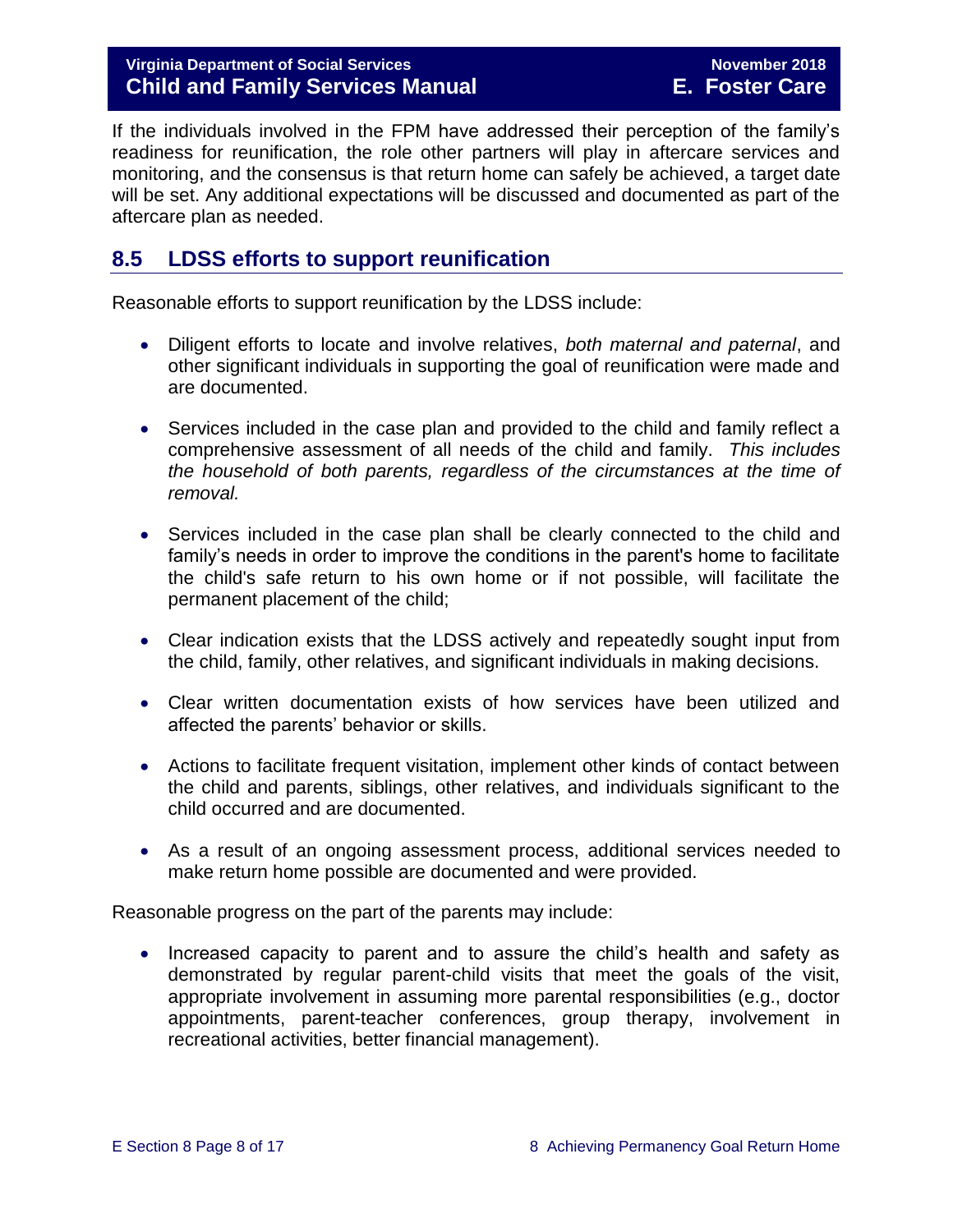- Demonstrated ability to care for themselves so that they can meet the needs of the child. This may include working with the foster parent as a partner in modeling appropriate parenting skills.
- Demonstrated improvement in parental choices, decisions, and relationships, which lead to a safer and healthier environment for their children.
- Participation in recommended services and demonstration of change, such as improved parenting and participation in counseling sessions.
- Acceptance of responsibility for maltreatment of the child and demonstration of empathy for the impact of the effects of the maltreatment on the child.
- Establishment of an ongoing support network consisting of other family members, neighborhood or community, church, etc.

A lack of reasonable progress on the part of the parents to correct conditions that led to the removal of the child and other good reasons to consider alternatives to return home may include:

- An ongoing pattern as a perpetrator or a victim of domestic violence and refusal to participate actively in treatment services, or initiation of new relationships in which there is violence.
- Continued residence with someone dangerous to the child and refusal to separate after having been advised of the dangers.
- Failure to remedy with assistance housing or housekeeping standards that are a threat to health or safety or to seek economic resources when lack of resources is a major barrier.
- Continuing to miss visits with children, coming late for visits, or while visiting, appearing uninterested or openly rejecting the child or being abusive or continually upsetting children during visitation by verbal abuse, eliciting guilt, or by making unrealistic promises.
- Restricted ability to parent due to a behavioral, mental, or developmental disability that impedes the individual's ability to serve as the primary caretaker for the child.
- Failure to make efforts, or inability to demonstrate the skills necessary, to ensure the health and safety of the child.
- A lifestyle centering on drugs/alcohol and an addictive pattern that clearly prevents the ability to adequately parent.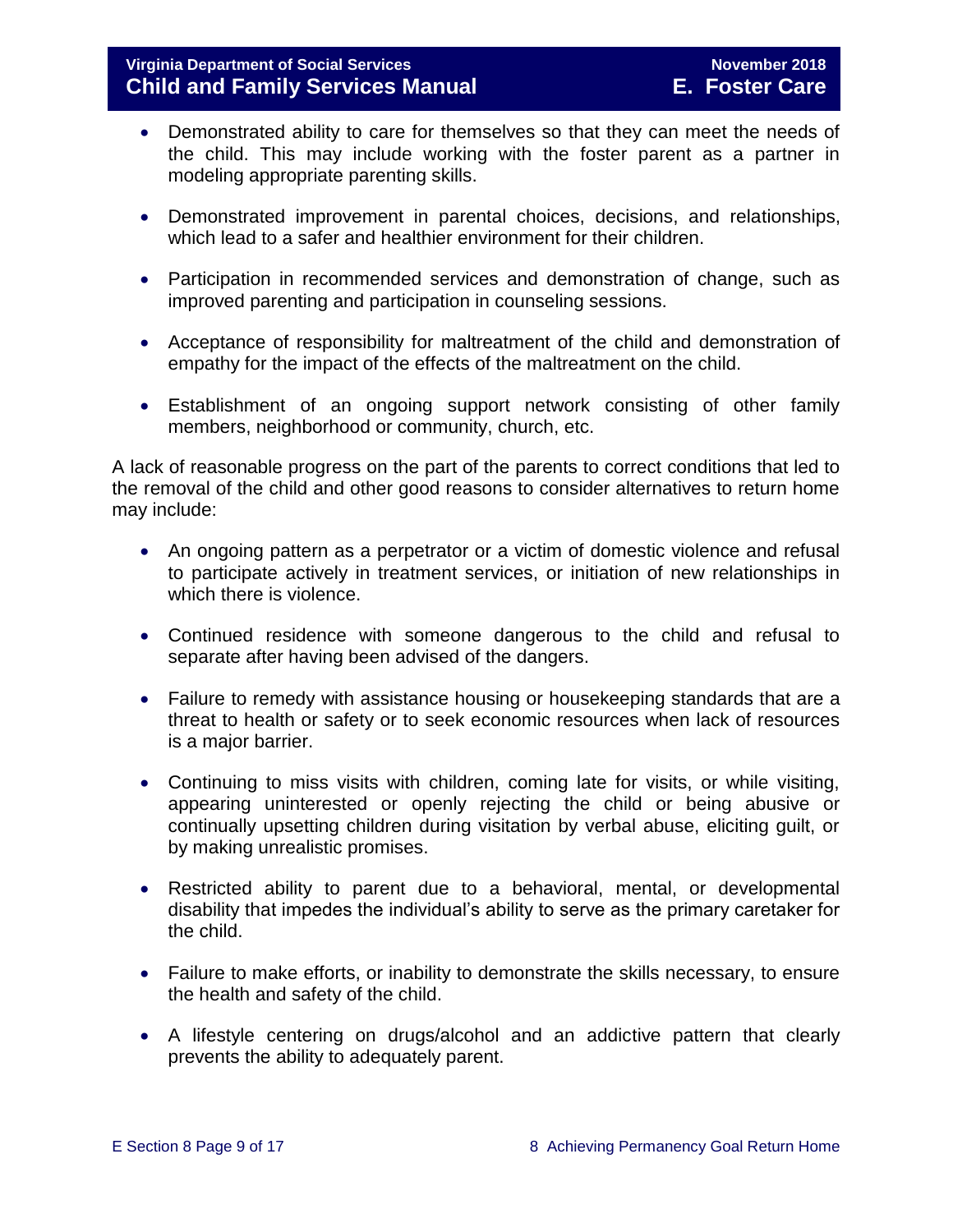- A previous birth to a subsequent substance-exposed infant or having other children who have been in foster care for 12 months or more and attempts to reunite have been unsuccessful (by themselves, these are NOT an indication of inability to be reunified with another child).
- Continuing to miss appointments, canceling appointments, or failure to be involved in treatment.
- Failure to fulfill the tasks outlined in the service plan, cooperate with the provision of the service plan, or meet conditions established by the court.

## <span id="page-9-0"></span>**8.6 Reunification services and service planning**

When the court approves the goal to return the child home, the foster care plan will focus on safe reunification. The foster care plan should:

- Be developed with the participation of the parent, the child whenever possible even if under the age of 12, other relatives, and other individuals identified by the family as significant to their or the child's support system, if appropriate. Youth age 14 and older shall be part of the team and be provided with the opportunity to choose up to two (2) members to be part of the team who are neither a foster parent of nor a case/service worker of the youth to be part of the team. [\(P.L. 113-](https://www.congress.gov/113/plaws/publ183/PLAW-113publ183.pdf) [183\)](https://www.congress.gov/113/plaws/publ183/PLAW-113publ183.pdf)
- Specifically address child, family, and support system strengths and how these strengths will be used to correct the conditions that led to the removal of the child.
- Specifically address problems/needs or barriers to reunification and how these barriers might be addressed using previously identified strengths.
- Develop clear expectations of each party of the intended result of the service or activity.
- Include concrete and comprehensive services and activities that shall be in place immediately prior to and following the actual return home of the child.
- Ensure accountability on the part of the LDSS, the parents, and placement providers by documenting the responsibilities of and the services to be provided to each of the parties.

Services designed and documented in the foster care plan shall address:

 The child's health, safety, and well-being needs that were identified during the assessment process.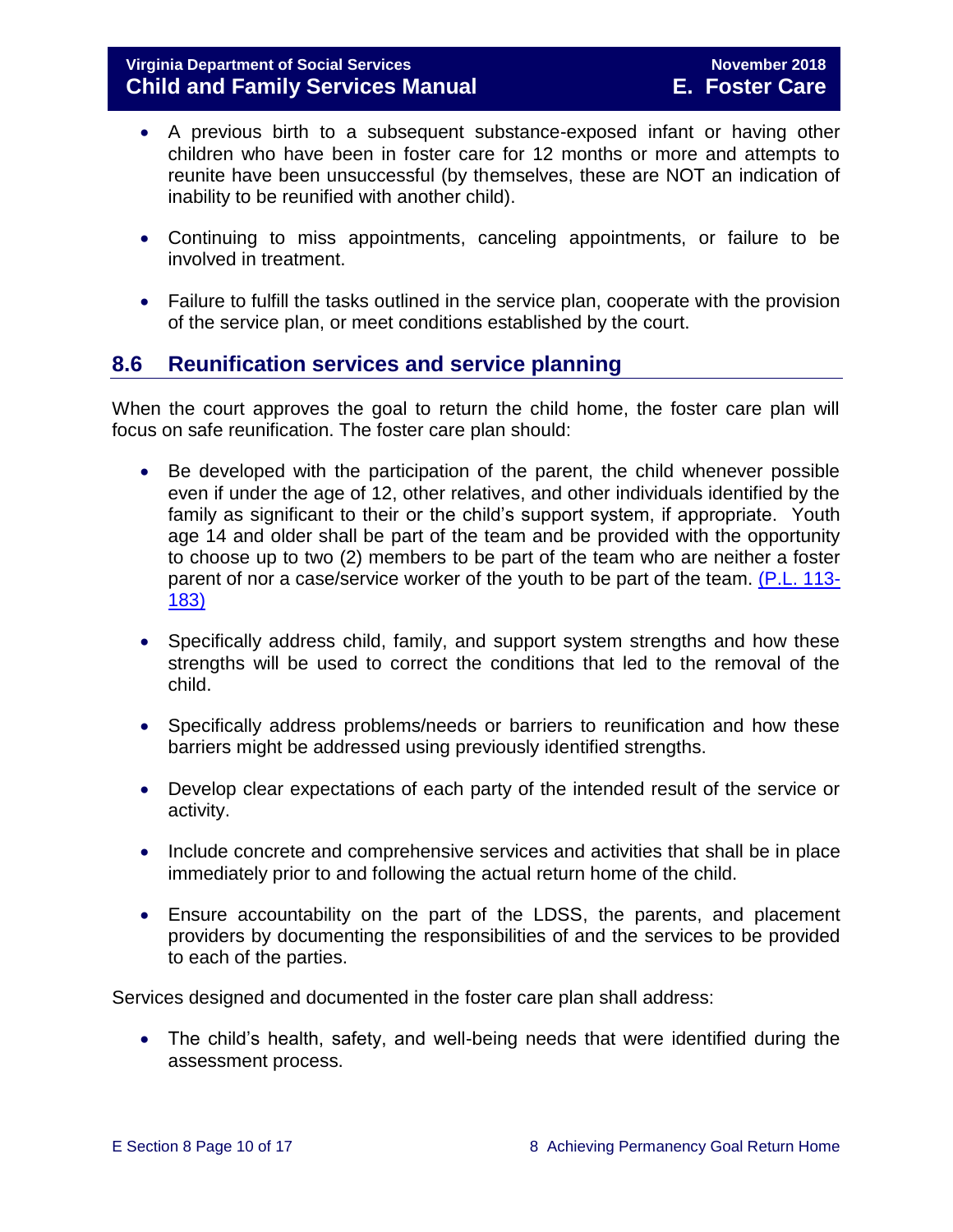- The family's strengths and needs in relation to meeting the child's needs and in terms of additional services and support required by the parent to safely maintain the child at home.
- A description of what actions the family/custodian, other members of the family, and the parents/custodians social support network, service worker, temporary caregiver, and others will take to meet the needs of the child to achieve the goal of Return Home and maintain safety and stability for the child once returned home:
	- o Identification of those persons the parent and child can call on for support following the return home of the child.
	- o Identification of supportive services that will be provided and by whom, after the child is returned home (such as child care).
	- o A description of how the child's medical and educational needs will be met after the child is returned home.
	- $\circ$  Identification of any additional interventions and services that will be provided to the family, the caregiver, and the child in order to meet the child's needs and achieve and maintain permanency.

A copy of the concurrent permanency plan should also be provided to the parent.

## <span id="page-10-0"></span>**8.6.1 Preparing the parents for reunification**

Workers should make sure parents consistently understand their role in achieving reunification and remind them that their attendance and participation in all FPMs, staffings, and case planning meetings is critical.

The services and the way they will be delivered should be determined as a result of the ongoing assessment process and FPMs. Parents should be encouraged and supported to discuss their concerns and questions regarding the child's return home. The focus of services should include, but is not limited to:

- Discussion of all visits between the child and parents, focusing on observations of parent/child interactions by the service worker or others who may have been present for the visit. Parents' concerns, questions, and perceptions about the visit and their interaction with their child should be discussed.
- Using trial home visits with clearly identified goals and in-home monitoring and services to help the parent(s) provide safe, daily care of the child (see [Section](file://///Vaultcelerra.co.dss.state.va.us/Workgroup/Family_Services/DFS%20Child%20and%20Family%20Services%20Manual/E.%20Foster%20Care/Foster%20Care%20June%202017/section_8_achieving_permanency_goal_return_home.docx) 8.6.5).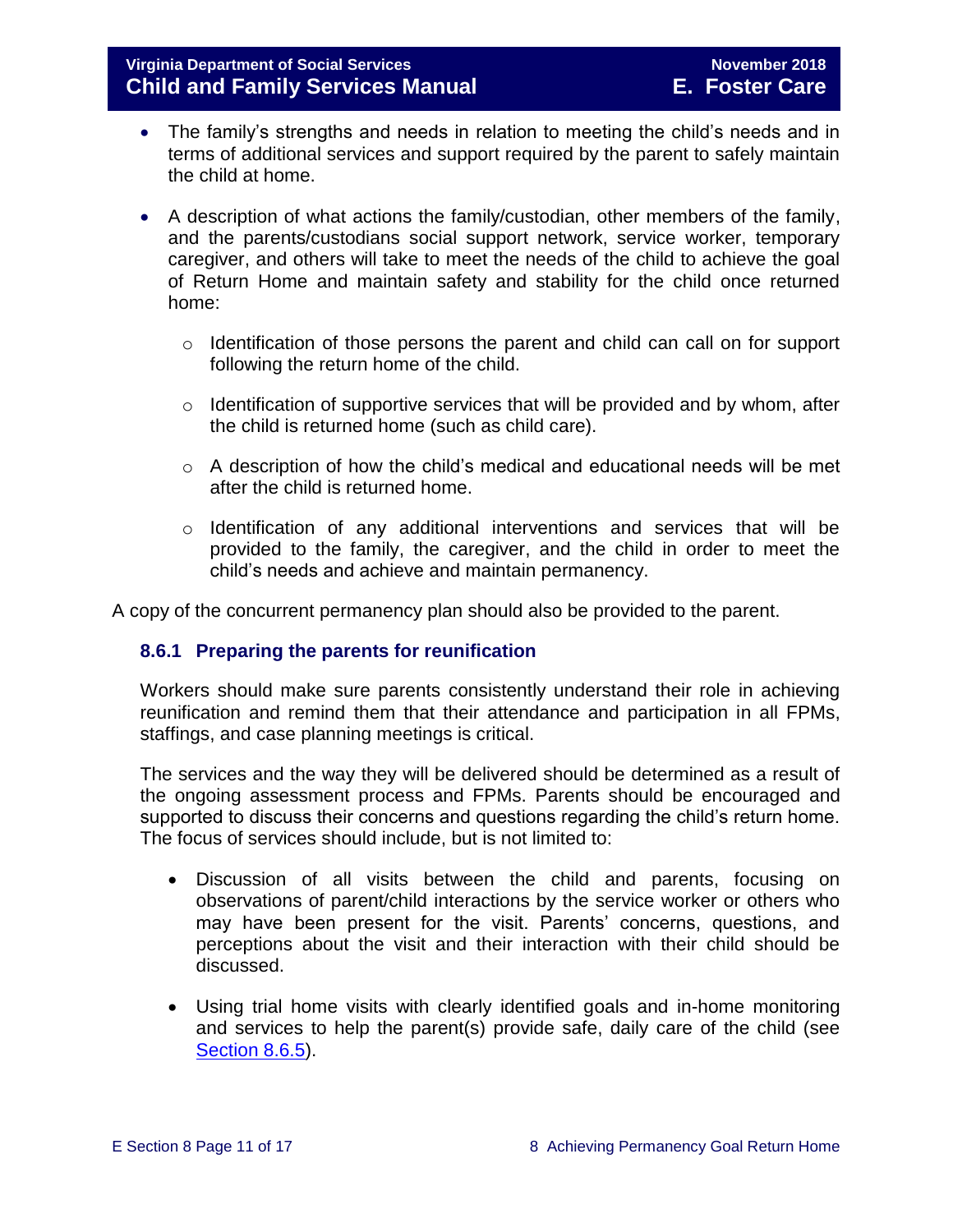- Discussion with the parents about the date and timing of the child's return. This should include ongoing discussion of planning for the child's daily routines, education, health care, etc., as well as how the parent(s) plans to deal with conflicts, the child's feelings about returning home, and any other areas of concern.
- The need for specific aftercare services to support gains made by the child and parents.
- Specific role of other individuals and groups designated as part of the family's social support system.

## <span id="page-11-0"></span>**8.6.2 Preparing the child for returning home**

Although a great deal of emphasis is placed on activities with the parent when the service worker is preparing to reunify the family, this is also an important time for the child. The service worker should spend time with the child to determine his position on reunification. If reunification is in the best interest of the child, the service worker will begin to prepare him for return home by:

- Informing the child of the targeted date for reunification while being aware of the child's ability to understand what this means.
- Explaining to the child that his parents are working to have him return by the target date, but that sometimes things happen that may change that date.

All adults involved with the child should be having clear, age appropriate discussions with the child about the plans for return home and what the child can expect. These discussions should assist the child with identifying those people whom he can call for help, where he will be attending school, and other important facts. The child should be given the opportunity to work through feelings of separation from, and the loss of, the foster parent/relative caregiver, school, and neighborhood friends, teachers, and significant others.

## <span id="page-11-1"></span>**8.6.3 Preparing the youth for returning home**

Youth should be collaborators in the reunification process with their family and the service worker. Working toward reunification with a youth requires that the youth become an active participant in the process of reunification. The decision to reunify a youth with his family should be made on a case by case basis through comprehensive assessments involving the youth and the family. Youth should have a voice in the development of the case plan to facilitate reunification since often youth will have knowledge to assist the service worker in identifying needed appropriate and effective services for the family.

Depending on individual family dynamics the youth or the family may express concern about reunification. The service worker should facilitate discussion and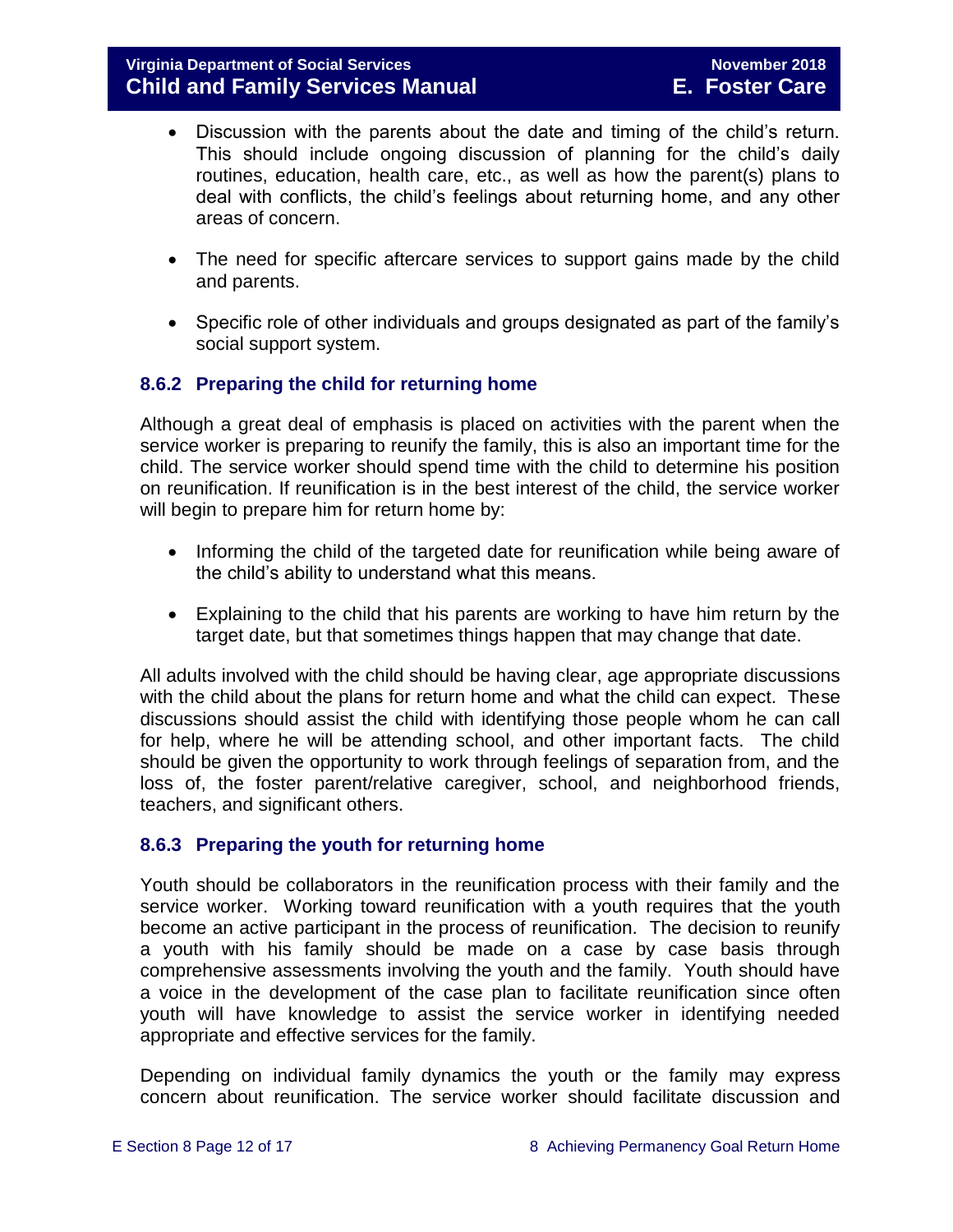provide appropriate forums such as family therapy, FPMs or the youth's service planning meeting to allow the youth and family to explore and process these feelings.

The service worker shall engage the youth, members of the youth's family, other professionals involved with the youth or family, supportive adults (identified by the youth) and extended family to identify preventive services and supports that the family may need to prepare for the discharge of the youth from foster care. These supports should be identified for the specific youth and family. The services may include peer support groups, family mediation programs, tutoring and other academic supports, vocational training, community mental health programs and connections to community programs that will assist the youth in the acquirement of independent living skills for successful adult living. Often the youth will want to maintain connections made while in foster care with friends, foster parents or activities in which the youth participated. The team should be creative in identifying and developing methods of communication that will allow the youth to maintain those connections which are in his best interest.

Families will need support and encouragement to sustain reunification efforts with the youth. The youth will also need support, encouragement, and follow-up after they have become reunified with their families. These pre and post reunification services are a critical element for supporting the permanency outcome of reunification for the youth.

#### <span id="page-12-0"></span>**8.6.4 Preparing the caregiver/foster parent for reunification**

Service workers should spend some time with the caregiver/foster parent to discuss their feelings of separation and loss and help them successfully prepare themselves and the child for reunification. Some caregivers may want to stay in touch with the child after he returns home. Contact with the caregiver after return home is a consideration that requires supervisory consultation. Some children may find this confusing while others may benefit from continued contact.

The caregiver should make a list of the child's daily activities and routines and other relevant information for the birth parents to smooth the child's transition home.

## <span id="page-12-1"></span>**8.6.5 Beginning visits and trial home visits**

Trial home visits are to be with the prior custodian(s) from whom the child was removed or birth parents. *The child may be placed on a trial home visit with either birth parent, regardless of the circumstances at the time of removal.* It is used as a final step in the preparation of return of custody to that parent or custodian. A trial home visit should not exceed six (6) months. If there is a documented reason for an extension beyond six (6) months for the trial home visit, this extension shall be approved by the court.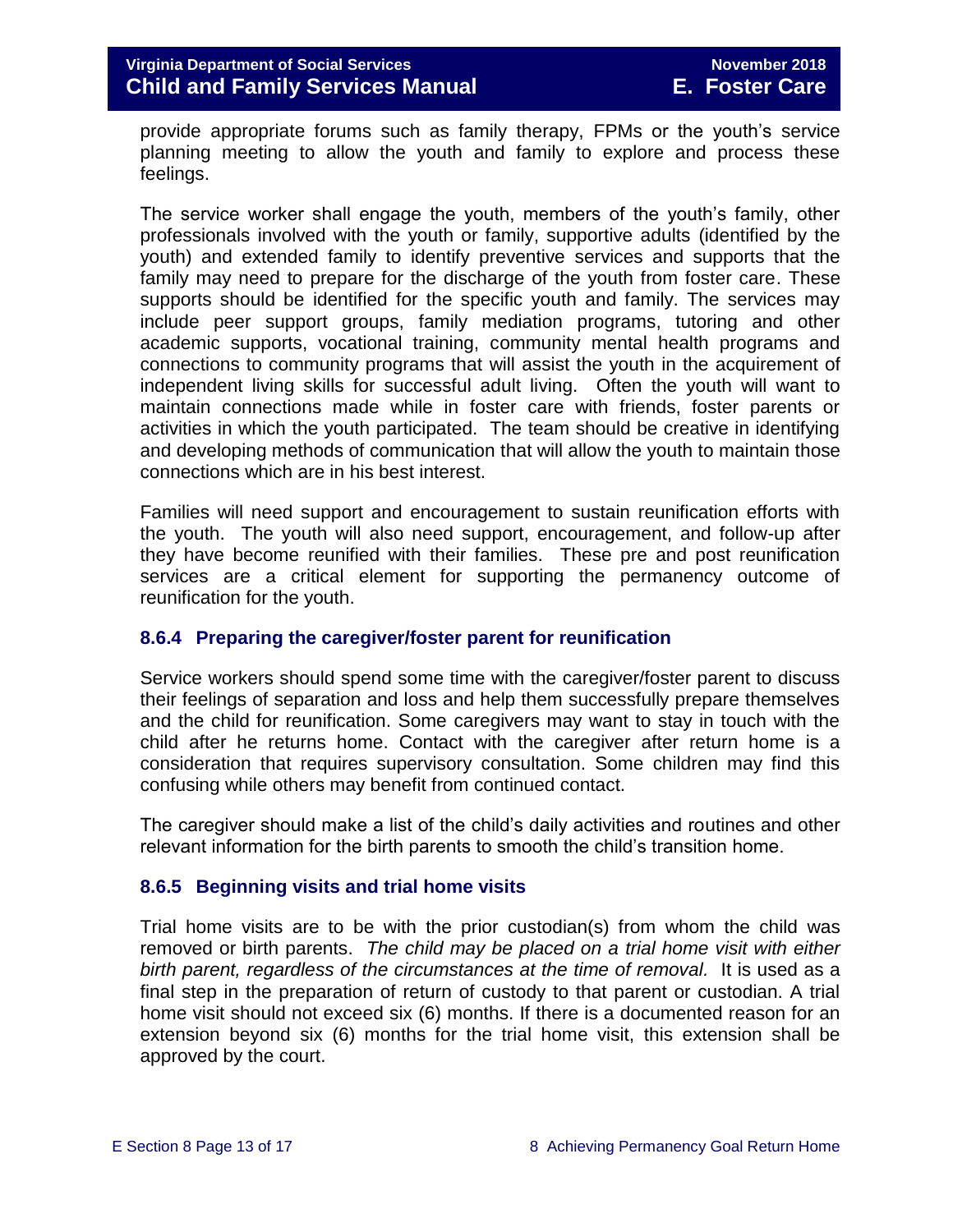Preparations for overnight visits and ultimately reunification shall include the following service worker activities:

- Safety.
	- o **Background Checks**. Prior to beginning overnight visitation with parents or previous custodians in preparation of a trial home visit, a background check should be completed on the primary caretakers to whom the child is being returned and on all other adults residing in the home in which the child is to be returned. Background checks shall be completed before the trial home visit begins  $(\S$  [63.2-901.1\)](http://law.lis.virginia.gov/vacode/63.2-901.1/). The components of the background check include:
		- A written statement of affirmation disclosing whether or not the individual has a criminal conviction or is the subject of any pending criminal charges within or outside of the Commonwealth and whether or not the individual has been the subject of a founded complaint of child abuse or neglect within or outside the Commonwealth.
		- A national fingerprint criminal history record obtained through the Central Criminal Records Exchange to the Federal Bureau of Investigation and a search of the Sex Offender registry (which is included in the national criminal background check).
		- A search of the child abuse and neglect registry maintained by any other state pursuant to the [Adam Walsh Child Protection and](http://www.gpo.gov/fdsys/pkg/PLAW-109publ248/html/PLAW-109publ248.htm)  [Safety Act of 2006,](http://www.gpo.gov/fdsys/pkg/PLAW-109publ248/html/PLAW-109publ248.htm) (Pub. L.109-248), in which a prospective parent or other adult in the home has resided in the preceding five years.

For more information on conducting background checks, see the [Office of](http://spark.dss.virginia.gov/divisions/dolp)  [Background Investigation\(](http://spark.dss.virginia.gov/divisions/dolp)OBI) page on SPARK. If significant time has passed between the search and the child's return home, a second search should be conducted close to the date of return home to ensure the receipt of accurate information on the adults in the home. *It should be noted that the letter received regarding the background check on another adult in the home will say either "approved" or "not approved". This is due to the way OBI runs the check when the adult is not the birth parent and OBI's determination is reflective of whether this adult could be approved as a foster parent, and should not be solely used to make the decision about a trial home visit. The agency should use the information to make an informed decision regarding the child's return home.* 

The results of the criminal background check do not prohibit the agency from reunifying the child with the parent. The standards set in  $\S$  [63.2-901.1,](http://law.lis.virginia.gov/vacode/63.2-901.1/) Code of Virginia, are specific to approving a foster parent. However, the agency shall notify the court of the results of the complete background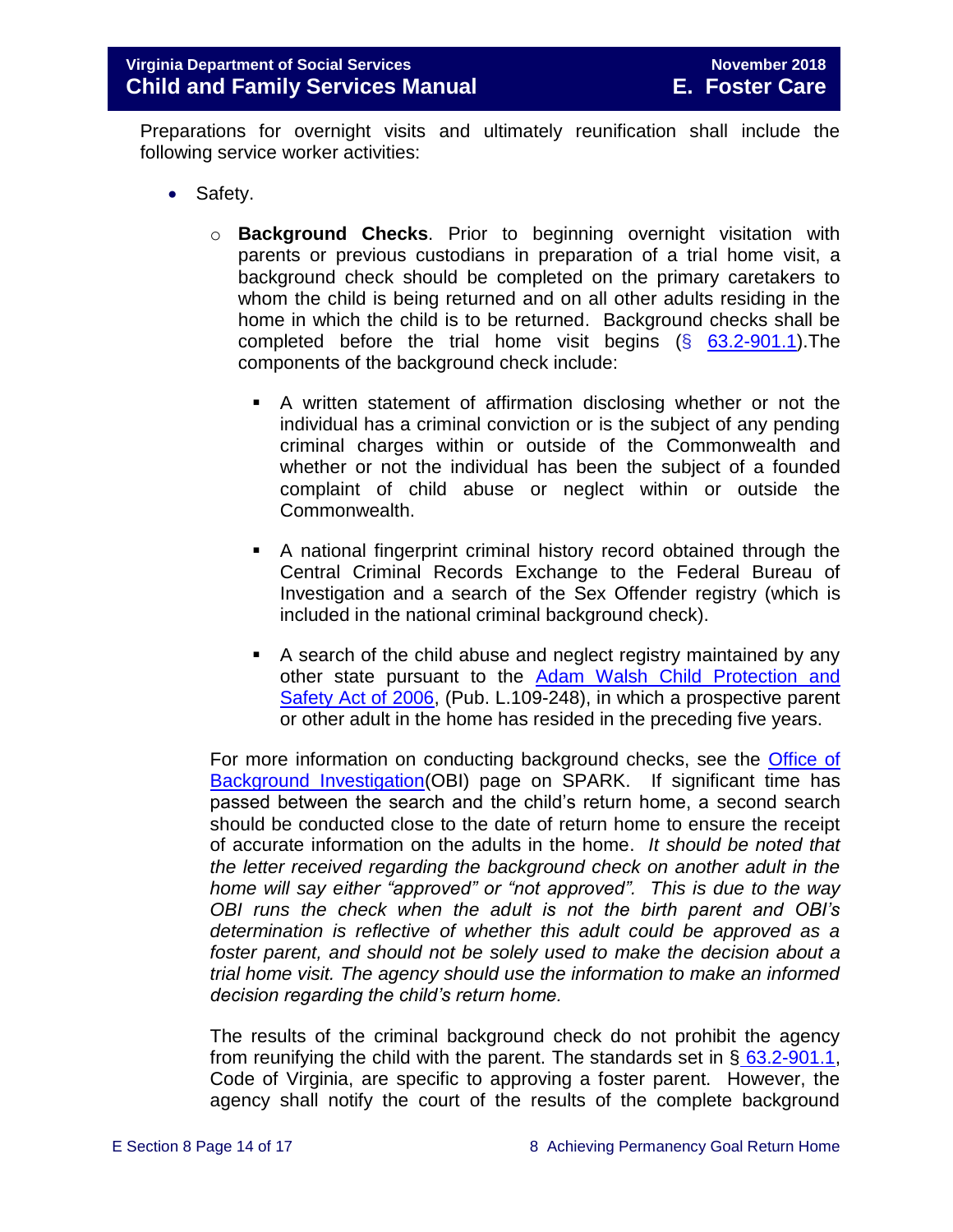checks and include the findings in the criminal background checks when assessing the home for safety.

- o **Safety Assessment**. A safety assessment shall be completed before the return home of the child, when the child was removed due to abuse and/or neglect. Documentation on all assessments shall be included in the case record or OASIS including the initial child protective service risk assessment. The initial risk assessment provides a baseline for evaluating progress or lack of progress. The specific risk issues identified in the initial assessment will be reevaluated throughout the case. Documentation regarding these issues will be addressed in the assessment that is completed prior to beginning visits or trial placement.
	- o A new safety assessment shall be completed prior to the child returning home based on current home situations. The service worker will, unless otherwise documented, communicate monthly with individuals who provide services and support to the parents and child in order to obtain information and observations about the ongoing safety of the child. Such professionals and individuals may include social service providers, school or child care personnel, health care providers, and any other collateral contacts the service worker deems appropriate. Before beginning visits or conducting a trial home visit, the service worker will explain to the parent the need for continued communication with all parties. Contact information will be included in the case record as documentation regarding the continued safety of the child in the home.
	- o **Education**. During the trial home visit, the service worker will meet with the child's current teacher and obtain a school report. The teacher should be informed that reunification is imminent and be encouraged to report any observations or concerns about the child to the service worker. If the child will be attending a new school after reunification, arrangements will be made for the transfer of education records. *The service worker should follow the Best Interest Determination Process and ensure that the child has school stability and there is no gap in schooling.* The service worker and the parent will meet with the child's new teacher. If the child is pre-school age, the service worker will assist the parent in enrolling the child in a program such as early education or child care.
	- o **Health**. The service worker will discuss with the parents how the child's health care needs will be met after the child is returned home, and identification of a health care provider to serve the child after return home will be discussed. Other resources that the family can use to assist in meeting health care needs such as the Department of Health, FAMIS, or the Department of Medical Assistance, will also be discussed.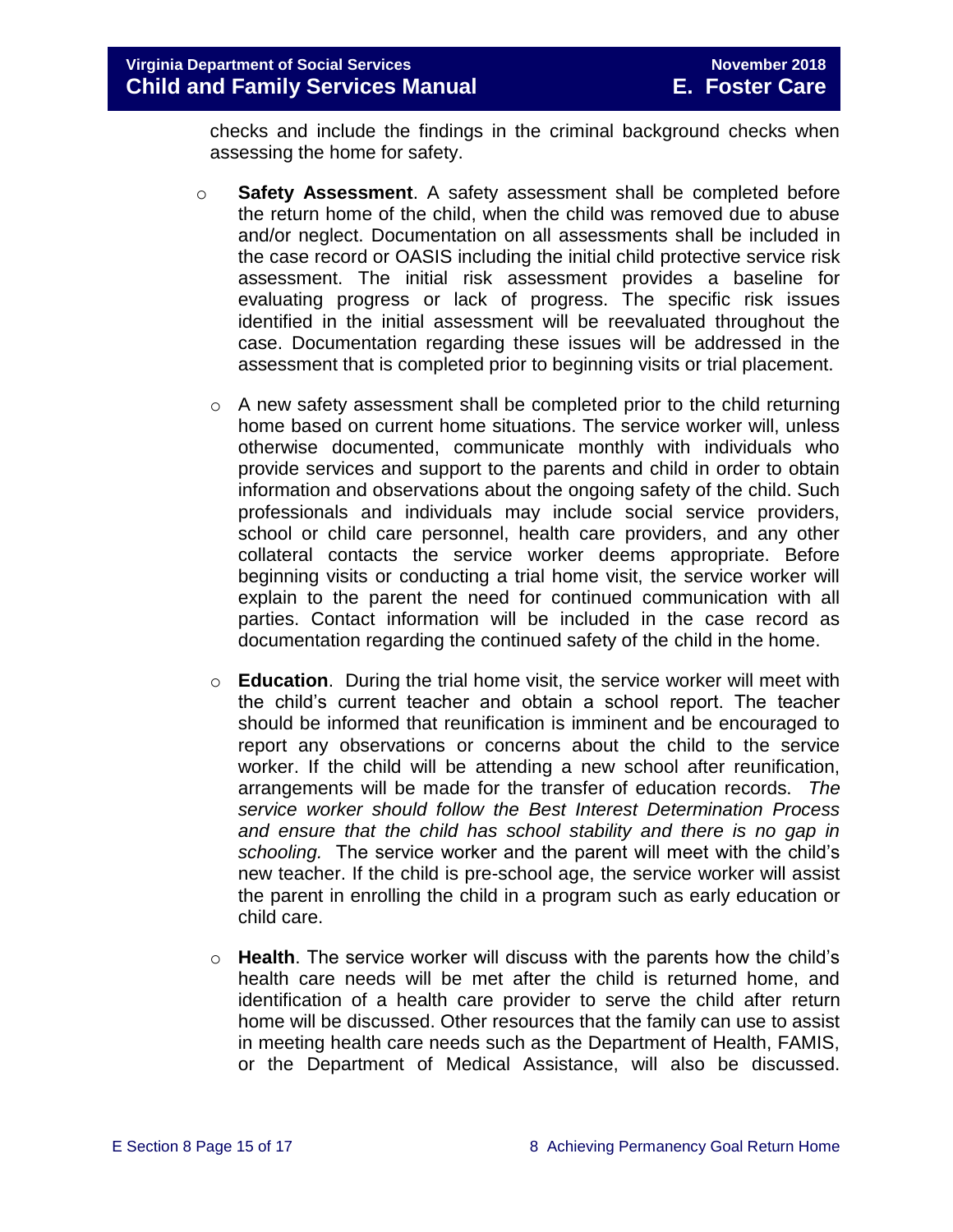Discussion about health needs and issues will be documented in OASIS and the foster care plan.

## **8.6.5.1 When a child receives SSI and is on a home visit**

When the LDSS is the representative payee for the child's SSI or SSA benefits and the child is on a home visit, the LDSS may assist the parent in providing for the child in the home. The supervisor may authorize a check to be sent to the parents on behalf of the child to pay for the child's care. The transaction shall be documented and include a recommendation from the service worker, approval by the supervisor, authorization from a 3rd party (LDSS director or finance staff with designated authority) and a notation in the payment record of the payment amount.

## <span id="page-15-0"></span>**8.6.6 Contacts and visits following reunification**

The service worker should communicate **at least monthly** with those professionals and individuals who provide services and support to the parent and child in order to obtain information and observations about the ongoing safety and well-being of the child. Such professionals may include social service providers, school or child care personnel, health care providers, and any other collateral contacts the service worker deems appropriate.

During all contacts following reunification, the service worker should see the child outside the presence of the parent as well as with the parent.

- **First-month contact**. Following the return home of a child who has been in substitute care, an initial face-to-face contact with the child and parent should be made via a visit in the home by the assigned service worker **within 24 to 72 hours** after the child returns home. The timing of the visit will be based upon the safety assessment completed when the child is returned home.
- **Ongoing contact**. Frequency of contacts subsequent to the first month of reunification should be determined by the worker's ongoing assessment of the child's safety and the family's need for ongoing monitoring, support, and service provision. Frequency of contacts and intervention should be determined by the family, service worker, supervisor, child, and other involved individuals (e.g., in-home counselor, mentor, relatives).

While the child is in the custody of the LDSS, visitation shall occur monthly and be recorded in OASIS. Unannounced visits should also be considered.

 **Assessing progress and planning for termination of custody**. Frequently, the child's return home increases the family's stress level by placing additional financial demands on the family while they adjust to being together again. The family membership may have changed since the child's removal and family members may have to renegotiate their new roles in their newly